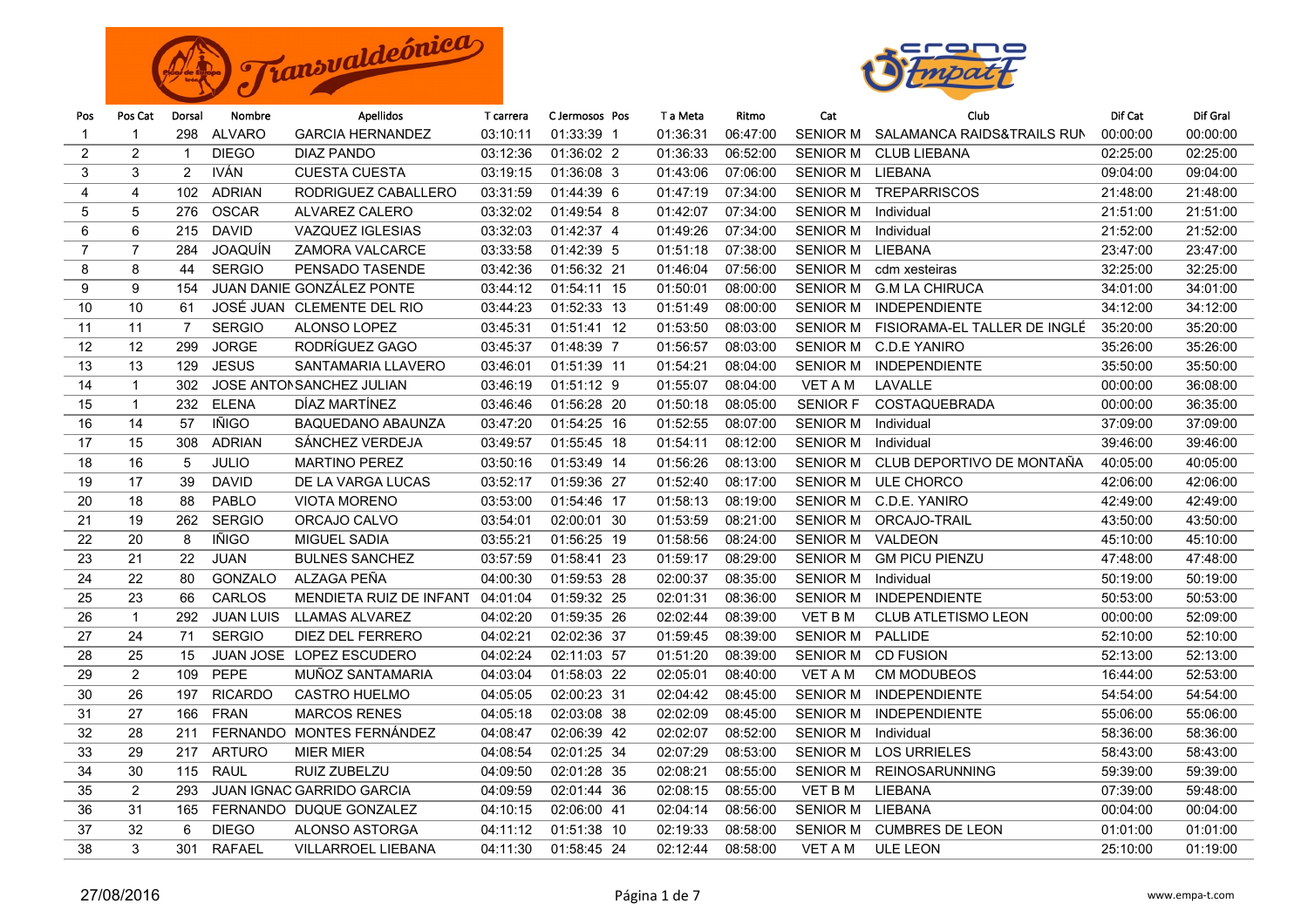



| Pos | Pos Cat        | Dorsal | Nombre          | <b>Apellidos</b>                  | T carrera | C Jermosos Pos | T a Meta | Ritmo    | Cat             | Club                            | Dif Cat  | Dif Gral |
|-----|----------------|--------|-----------------|-----------------------------------|-----------|----------------|----------|----------|-----------------|---------------------------------|----------|----------|
| 39  | 2              | 72     | <b>NATALIA</b>  | <b>MATEOS FIERRO</b>              | 04:11:50  | 02:10:56 56    | 02:00:54 | 08:59:00 | <b>SENIOR F</b> | <b>INDEPENDIENTE</b>            | 25:03:00 | 01:39:00 |
| 40  | 33             | 252    | JUAN            | <b>CALVO ORTEGA</b>               | 04:11:52  | 02:12:45 63    | 01:59:07 | 08:59:00 | <b>SENIOR M</b> | CD SOLORUNNERS VALLADOLID       | 01:41:00 | 01:41:00 |
| 41  | 34             | 41     | <b>ALFONSO</b>  | <b>SALGUERO DLE VALLE</b>         | 04:11:59  | 02:03:30 39    | 02:08:28 | 08:59:00 | <b>SENIOR M</b> | Individual                      | 01:48:00 | 01:48:00 |
| 42  | 3              | 4      | <b>CHELO</b>    | <b>VELASCO BARROS</b>             | 04:13:19  | 02:09:45 51    | 02:03:34 | 09:02:00 | <b>SENIOR F</b> | <b>GM ENSIDESA GIJON</b>        | 26:33:00 | 03:08:00 |
| 43  | 35             | 68     | <b>RAUL</b>     | <b>ALVAREZ MARTINEZ</b>           | 04:14:09  | 02:04:21 40    | 02:09:47 | 09:04:00 | <b>SENIOR M</b> | <b>TRASPIES</b>                 | 03:58:00 | 03:58:00 |
| 44  | 36             | 254    | DANIEL          | <b>SOLARES MARTINEZ</b>           | 04:15:09  | 02:09:12 49    | 02:05:57 | 09:06:00 | <b>SENIOR M</b> | CAFÉS TOSCAF GMEA               | 04:58:00 | 04:58:00 |
| 45  | 37             | 147    | <b>ALVARO</b>   | <b>RUIZ CASTRO</b>                | 04:15:10  | 02:08:38 48    | 02:06:32 | 09:06:00 | <b>SENIOR M</b> | YONKIS MONTAÑEROS               | 04:59:00 | 04:59:00 |
| 46  | 38             | 188    | <b>WALTER</b>   | <b>BOUZAN SANCHEZ</b>             | 04:15:15  | 02:00:27 32    | 02:14:47 | 09:06:00 | <b>SENIOR M</b> | <b>AVIENTU</b>                  | 05:04:00 | 05:04:00 |
| 47  | 39             | 34     | <b>SERGIO</b>   | <b>ESPIGA GOMEZ</b>               | 04:16:28  | 01:59:53 29    | 02:16:34 | 09:09:00 | <b>SENIOR M</b> | <b>CM MODUBEOS</b>              | 06:17:00 | 06:17:00 |
| 48  | 40             | 33     | <b>VICTOR</b>   | DE LAS HERAS PARDO                | 04:16:52  | 02:09:51 53    | 02:07:01 | 09:10:00 | <b>SENIOR M</b> | TODOTORREZNO TEAM ARANDA        | 06:41:00 | 06:41:00 |
| 49  | 4              | 295    | <b>AVELINO</b>  | <b>FLECHA TASCON</b>              | 04:17:00  | 02:08:16 47    | 02:08:44 | 09:10:00 | <b>VET A M</b>  | CLUB MONTAÑA VILLALFIRE         | 30:40:00 | 06:49:00 |
| 50  | 41             | 270    | ANGEL           | LIAÑO SANCHEZ                     | 04:17:10  | 02:13:44 65    | 02:03:26 | 09:10:00 | <b>SENIOR M</b> | DEPORTES GRADA TRAIL            | 06:59:00 | 06:59:00 |
| 51  | 42             | 162    | <b>DAVID</b>    | <b>ALVAREZ ARES</b>               | 04:18:00  | 02:01:08 33    | 02:16:51 | 09:12:00 | <b>SENIOR M</b> | Individual                      | 07:48:00 | 07:48:00 |
| 52  | 43             | 222    | <b>ROBERTO</b>  | SANMARTINO GONZALEZ               | 04:18:45  | 02:07:29 45    | 02:11:15 | 09:14:00 | <b>SENIOR M</b> | AVIENTU-SOLORUNNERS             | 08:34:00 | 08:34:00 |
| 53  | 44             | 86     | <b>OSCAR</b>    | <b>MARTIN GOMEZ</b>               | 04:18:57  | 02:08:06 46    | 02:10:50 | 09:14:00 | <b>SENIOR M</b> | <b>AGOSTI XTREME</b>            | 08:46:00 | 08:46:00 |
| 54  | 45             | 10     | <b>ROBERTO</b>  | GONZALO PÉREZ                     | 04:19:22  | 02:09:46 52    | 02:09:35 | 09:15:00 | <b>SENIOR M</b> | VALDEÓN                         | 09:11:00 | 09:11:00 |
| 55  | 46             | 31     | <b>CESAR</b>    | <b>DIEZ ESTEVEZ</b>               | 04:24:50  | 02:10:09 54    | 02:14:41 | 09:27:00 | <b>SENIOR M</b> | FISIORAMA-EL TALLER DE INGLÉ    | 14:39:00 | 14:39:00 |
| 56  | 47             | 51     | <b>EUSEBIO</b>  | <b>CRESPO SUAREZ</b>              | 04:24:51  | 02:09:43 50    | 02:15:08 | 09:27:00 | <b>SENIOR M</b> | CD LA BADANA                    | 14:40:00 | 14:40:00 |
| 57  | 5              | 233    |                 | <b>JOSE TOMASSUAREZ FERNANDEZ</b> | 04:25:46  | 02:10:44 55    | 02:15:02 | 09:29:00 | <b>VET A M</b>  | LUDO AVENTURA                   | 39:27:00 | 15:35:00 |
| 58  | 48             | 304    | <b>FAUSTINO</b> | <b>MOLLEDA VIGIL</b>              | 04:27:12  | 02:17:36 73    | 02:09:35 | 09:32:00 | <b>SENIOR M</b> | AVIENTU-SOLORUNNERS             | 17:01:00 | 17:01:00 |
| 59  | 49             | 248    | <b>ANTONIO</b>  | MARTIN CÁMARA                     | 04:27:20  | 02:07:04 43    | 02:20:15 | 09:32:00 | <b>SENIOR M</b> | <b>SALAS</b>                    | 17:09:00 | 17:09:00 |
| 60  | 50             | 220    | <b>SANCHO</b>   | <b>GARCIA FERNÁNDEZ</b>           | 04:27:30  | 02:13:44 64    | 02:13:46 | 09:32:00 | <b>SENIOR M</b> | G.M. PEÑA MEA                   | 17:19:00 | 17:19:00 |
| 61  | 51             | 100    | <b>RUBÉN</b>    | <b>SE</b>                         | 04:29:34  | 02:11:57 60    | 02:17:37 | 09:37:00 | <b>SENIOR M</b> | <b>BESTARRUZA TRINITY TRAIL</b> | 19:23:00 | 19:23:00 |
| 62  | 52             | 93     |                 | FCO JAVIER QUESADO AGUIAR         | 04:31:11  | 02:12:41 61    | 02:18:30 | 09:40:00 | <b>SENIOR M</b> | <b>VIDIS TRAIL DS</b>           | 21:00:00 | 21:00:00 |
| 63  | 53             | 122    | <b>JAVIER</b>   | <b>DEL FERRERO</b>                | 04:33:08  | 02:11:50 59    | 02:21:17 | 09:45:00 | <b>SENIOR M</b> | <b>INDEPENDIENTE</b>            | 22:57:00 | 22:57:00 |
| 64  | $\overline{4}$ | 56     | <b>NURIA</b>    | PÉREZ GARCÍA                      | 04:34:05  | 02:17:27 71    | 02:16:38 | 09:47:00 | <b>SENIOR F</b> | SOCIEDAD DEPORTIVA TORREL       | 47:19:00 | 23:54:00 |
| 65  | 54             | 200    | <b>GORKA</b>    | <b>APARICIO</b>                   | 04:36:22  | 02:19:53 77    | 02:16:28 | 09:52:00 | <b>SENIOR M</b> | <b>AVIENTU SOLORUNNERS</b>      | 26:11:00 | 26:11:00 |
| 66  | 55             | 21     |                 | ALEJANDRO SANTOS FUENTES          | 04:36:23  | 02:19:35 76    | 02:16:48 | 09:52:00 | <b>SENIOR M</b> | UNIVERSIDAD DE LEÓN-CIERZO      | 26:12:00 | 26:12:00 |
| 67  | 56             | 89     | <b>ALBERTO</b>  | <b>GONZLEZ DE FUENTES</b>         | 04:36:42  | 02:11:28 58    | 02:25:14 | 09:52:00 | <b>SENIOR M</b> | PUCELA-TRAIL-TEAM               | 26:31:00 | 26:31:00 |
| 68  | 6              | 320    | <b>RICARDO</b>  | <b>CARTUJO VILLAR</b>             | 04:38:09  | 02:18:13 74    | 02:19:56 | 09:55:00 | <b>VET A M</b>  | Individual                      | 51:50:00 | 27:58:00 |
| 69  | 57             | 177    | CARLOS          | SANTAMARIA ARIAS                  | 04:39:06  | 02:20:20 81    | 02:18:45 | 09:57:00 | <b>SENIOR M</b> | Individual                      | 28:55:00 | 28:55:00 |
| 70  | 5              | 123    | <b>MARTHA</b>   | <b>KAZIMIERCZAK</b>               | 04:39:50  | 02:20:04 79    | 02:19:46 | 09:59:00 | <b>SENIOR F</b> | TREPARRISCOS/A DALLE AUTOC      | 53:04:00 | 29:39:00 |
| 71  | $\overline{7}$ | 13     |                 | MIGUEL ANGVIGON PEREZ             | 04:42:08  | 02:21:06 85    | 02:21:02 | 10:04:00 | <b>VET A M</b>  | <b>LLAMEDO SPORT</b>            | 55:49:00 | 31:57:00 |
| 72  | 58             | 62     | <b>ALFREDO</b>  | CADÓRNIGA PEDROSA                 | 04:43:05  | 02:24:49 102   | 02:18:16 | 10:06:00 | <b>SENIOR M</b> | C D DE MONTAÑA VALDEÓN          | 32:54:00 | 32:54:00 |
| 73  | 8              | 111    |                 | JOSE BLAS MARTINEZ ANTUÑA         | 04:44:10  | 02:26:59 109   | 02:17:10 | 10:08:00 | VET A M         | <b>AVIENTU SOLORUNNERS</b>      | 57:50:00 | 33:59:00 |
| 74  | $\mathbf{1}$   | 168    | <b>DESIRE</b>   | <b>PARAJON BERROS</b>             | 04:44:43  | 02:22:30 90    | 02:22:13 | 10:09:00 | <b>VET A F</b>  | AVIENTU-SOLORUNNERS             | 00:00:00 | 34:32:00 |
| 75  | 59             | 37     |                 | ALEJANDRO LABRA GONZÁLEZ          | 04:44:44  | 02:24:23 99    | 02:20:20 | 10:09:00 | <b>SENIOR M</b> | <b>GM PICU PIENZU</b>           | 34:33:00 | 34:33:00 |
| 76  | 60             | 136    |                 | LUIS ALBER FERNANDEZ GARCIA       | 04:44:55  | 02:18:35 75    | 02:26:19 | 10:10:00 | <b>SENIOR M</b> | Individual                      | 34:44:00 | 34:44:00 |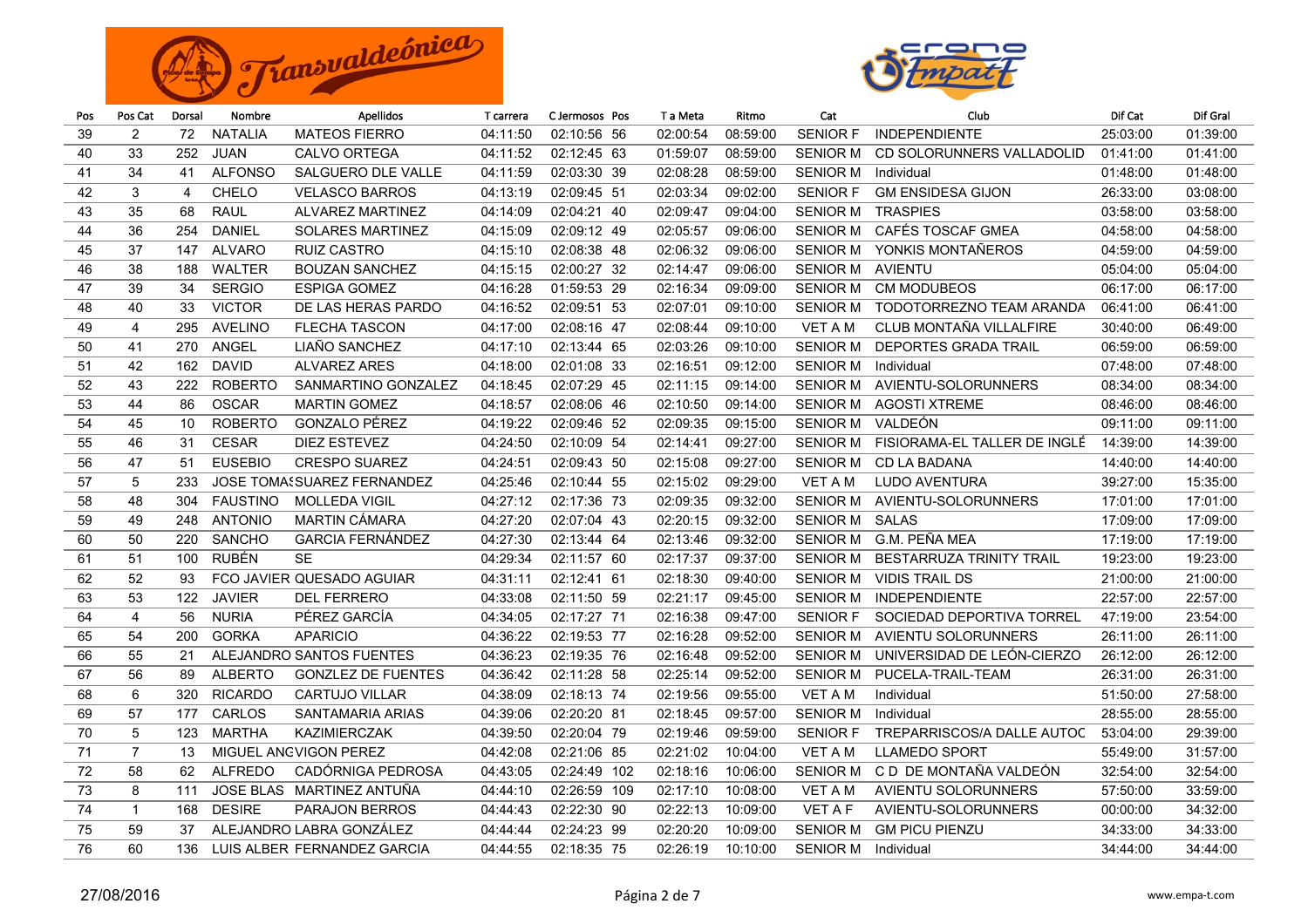



| Pos | Pos Cat          | Dorsal | Nombre             | <b>Apellidos</b>                   | T carrera | C Jermosos Pos | T a Meta | Ritmo    | Cat             | Club                        | Dif Cat  | Dif Gral |
|-----|------------------|--------|--------------------|------------------------------------|-----------|----------------|----------|----------|-----------------|-----------------------------|----------|----------|
| 77  | 61               | 158    |                    | MANUEL ÁN DE LLANO DE LA MATA      | 04:45:10  | 02:17:29 72    | 02:27:41 | 10:10:00 | <b>SENIOR M</b> | <b>INDEPENDIENTE</b>        | 34:59:00 | 34:59:00 |
| 78  | 62               | 223    | <b>NICANOR</b>     | <b>GUTIERREZ CASILLAS</b>          | 04:45:38  | 02:16:26 68    | 02:29:11 | 10:11:00 | <b>SENIOR M</b> | LIEBANA                     | 35:27:00 | 35:27:00 |
| 79  | 63               | 208    | LYUDMIL            | <b>GEORGIEV GRIGOROV</b>           | 04:46:05  | 02:22:31 91    | 02:23:33 | 10:13:00 | <b>SENIOR M</b> | <b>CORREMON TRAIL</b>       | 35:54:00 | 35:54:00 |
| 80  | 64               | 245    | <b>ALBERTO</b>     | ALVAREZ GONZALEZ                   | 04:46:53  | 02:24:53 104   | 02:21:59 | 10:14:00 | <b>SENIOR M</b> | Individual                  | 36:42:00 | 36:42:00 |
| 81  | 6                | 239    | <b>RAQUEL</b>      | SANTOVEÑA CRESPO                   | 04:47:24  | 02:24:09 97    | 02:23:14 | 10:15:00 | <b>SENIOR F</b> | <b>G.M. REINOASTUR</b>      | 00:37:00 | 37:13:00 |
| 82  | 65               | 290    | <b>PABLO</b>       | <b>REGUERA FERREIRA</b>            | 04:47:31  | 02:25:08 106   | 02:22:22 | 10:15:00 | <b>SENIOR M</b> | ATLETISMO PORRIÑO           | 37:20:00 | 37:20:00 |
| 83  | $\overline{7}$   | 139    | <b>LAURA</b>       | DIONISIO GONZÁLEZ                  | 04:47:44  | 02:24:02 95    | 02:23:42 | 10:16:00 | <b>SENIOR F</b> | <b>SJM</b>                  | 00:57:00 | 37:33:00 |
| 84  | 8                | 130    |                    | ALEJANDRA SANTAMARÍA LLAVERO       | 04:48:02  | 02:19:55 78    | 02:28:06 | 10:17:00 | <b>SENIOR F</b> | <b>CUMBRES DE LEON</b>      | 01:15:00 | 37:51:00 |
| 85  | 66               | 256    |                    | <b>JAVIER VALERODRIGUEZ BULNES</b> | 04:48:12  | 02:26:27 108   | 02:21:45 | 10:17:00 | <b>SENIOR M</b> | G.M.TEXU                    | 38:01:00 | 38:01:00 |
| 86  | 67               | 240    | <b>ROBERTO</b>     | GONZÁLEZ LIVIAN                    | 04:48:25  | 02:12:42 62    | 02:35:42 | 10:17:00 | <b>SENIOR M</b> | CD SOLORUNNERS VALLADOLID   | 38:14:00 | 38:14:00 |
| 87  | 68               | 176    | <b>JORGE</b>       | <b>MANERO PALACIOS</b>             | 04:49:08  | 02:22:04 87    | 02:27:04 | 10:19:00 | <b>SENIOR M</b> | Individual                  | 38:57:00 | 38:57:00 |
| 88  | 69               | 193    | <b>JORDI</b>       | <b>GUERRA BADIA</b>                | 04:49:09  | 02:15:16 67    | 02:33:52 | 10:19:00 | <b>SENIOR M</b> | LIEBANA                     | 38:58:00 | 38:58:00 |
| 89  | 3                | 255    |                    | JOSE MANUI POUSA FERNANDEZ         | 04:49:32  | 02:20:05 80    | 02:29:27 | 10:20:00 | VET B M         | Running Sport Trail Ourense | 47:12:00 | 39:21:00 |
| 90  | 70               | 199    | <b>MARIO</b>       | SANTOS FERNÁNDEZ                   | 04:50:30  | 02:23:08 92    | 02:27:21 | 10:22:00 | <b>SENIOR M</b> | <b>INDEPENDIENTE</b>        | 40:19:00 | 40:19:00 |
| 91  | 71               | 230    | <b>ALBERTO</b>     | RODRÍGUEZ GONZÁLEZ                 | 04:50:30  | 02:24:15 98    | 02:26:15 | 10:22:00 | <b>SENIOR M</b> | <b>REINOASTUR</b>           | 40:19:00 | 40:19:00 |
| 92  | 72               | 150    | MANUEL             | <b>MENDES CORDONES</b>             | 04:51:06  | 02:24:37 100   | 02:26:29 | 10:23:00 | <b>SENIOR M</b> | <b>INDEPENDIENTE</b>        | 40:55:00 | 40:55:00 |
| 93  | 73               | 117    | <b>DANIEL</b>      | <b>HOLGUERA PRIETO</b>             | 04:51:27  | 02:24:52 103   | 02:26:35 | 10:24:00 | <b>SENIOR M</b> | CLUB DEPORTIVO FUSION       | 41:16:00 | 41:16:00 |
| 94  | 2                | 94     | <b>CRISTINA</b>    | <b>GAISSE HERRERO</b>              | 04:51:27  | 02:27:13 110   | 02:24:14 | 10:24:00 | <b>VET A F</b>  | <b>IBERIA</b>               | 06:44:00 | 41:16:00 |
| 95  | 74               | 113    | <b>RUBÉN</b>       | <b>OLMEDA SANZ</b>                 | 04:51:45  | 02:21:06 84    | 02:30:39 | 10:24:00 | <b>SENIOR M</b> | <b>GM PICOS VALLADOLID</b>  | 41:34:00 | 41:34:00 |
| 96  | 9                | 231    | <b>ENRIQUE</b>     | <b>OTERO BENET</b>                 | 04:51:55  | 02:16:50 70    | 02:35:05 | 10:25:00 | VET A M         | <b>INDEPENDIENTE</b>        | 05:35:00 | 41:44:00 |
| 97  | 75               | 277    | PABLO              | <b>CARNERO RENEDO</b>              | 04:52:41  | 02:24:43 101   | 02:27:58 | 10:27:00 | <b>SENIOR M</b> | <b>CD FUSION</b>            | 42:30:00 | 42:30:00 |
| 98  | 76               | 26     | <b>JESUS</b>       | <b>RUBIAL SAIZ</b>                 | 04:52:58  | 02:22:20 89    | 02:30:38 | 10:27:00 | <b>SENIOR M</b> | CHAPISTERIA ALONSO LEON CO  | 42:47:00 | 42:47:00 |
| 99  | $\sqrt{3}$       | 259    | <b>MÓNICA</b>      | <b>LLORENTE MANZANARES</b>         | 04:53:44  | 02:21:00 83    | 02:32:44 | 10:29:00 | <b>VET A F</b>  | LA PEDRIZA DEL MANZANARES   | 09:01:00 | 43:33:00 |
| 100 | 10               | 261    | CARLOS             | <b>GINER FERNANDEZ</b>             | 04:53:44  | 02:20:28 82    | 02:33:16 | 10:29:00 | <b>VET A M</b>  | LA PEDRIZA DEL MANZANARES   | 07:25:00 | 43:33:00 |
| 101 | 77               | 53     |                    | JOSE ANTONCORNEJO DEL RIO          | 04:54:42  | 02:32:25 125   | 02:22:17 | 10:31:00 | <b>SENIOR M</b> | <b>CDE YANIRO</b>           | 44:31:00 | 44:31:00 |
| 102 | 11               | 12     |                    | CELEDONIO PÉREZ NOVAL              | 04:54:55  | 02:21:56 86    | 02:32:59 | 10:31:00 | VET A M         | LATERAL CROSTRAINING        | 08:35:00 | 44:44:00 |
| 103 | 78               | 283    | <b>CRISTIAN</b>    | MENÉNDEZ PÉREZ                     | 04:55:26  | 02:29:40 119   | 02:25:46 | 10:32:00 | <b>SENIOR M</b> | AVIENTU SOLORUNNERS         | 45:15:00 | 45:15:00 |
| 104 | 12               | 17     | LUIS MIGUELZULAICA |                                    | 04:57:02  | 02:22:12 88    | 02:34:50 | 10:36:00 | <b>VET A M</b>  | <b>INDEPENDIENTE</b>        | 10:43:00 | 46:51:00 |
| 105 | $\boldsymbol{9}$ | 172    | <b>MIRNA</b>       | <b>ESTIGARRIBIA</b>                | 04:57:17  | 02:28:58 117   | 02:28:19 | 10:37:00 | <b>SENIOR F</b> | <b>INDEPENDIENTE</b>        | 10:31:00 | 47:06:00 |
| 106 | 79               | 149    |                    | FERNANDO ALVAREZ MARTINEZ          | 04:58:45  | 02:23:44 94    | 02:35:01 | 10:40:00 | <b>SENIOR M</b> | <b>TRASPIES</b>             | 48:34:00 | 48:34:00 |
| 107 | 80               | 81     | <b>SERGIO</b>      | <b>FERNANDEZ ANES</b>              | 04:59:15  | 02:15:06 66    | 02:44:09 | 10:40:00 | <b>SENIOR M</b> | AVIENTU                     | 49:04:00 | 49:04:00 |
| 108 | 4                | 185    | <b>MANUEL</b>      | <b>MIER MIER</b>                   | 05:00:21  | 02:25:05 105   | 02:35:16 | 10:43:00 | <b>VET B M</b>  | <b>GDM CABRALES</b>         | 58:01:00 | 50:10:00 |
| 109 | 81               | 11     | <b>ALBERTO</b>     | SANDOVAL BURÓN                     | 05:01:00  | 02:28:20 111   | 02:32:40 | 10:44:00 | <b>SENIOR M</b> | CLUB DEPORTIVO DE MONTAÑA   | 50:49:00 | 50:49:00 |
| 110 | 82               | 14     | <b>MIGUEL</b>      | SADIA ROJO                         | 05:02:35  | 02:32:43 128   | 02:29:51 | 10:48:00 | <b>SENIOR M</b> | CDM VALDEÓN                 | 52:24:00 | 52:24:00 |
| 111 | 13               | 19     | <b>RAMON</b>       | <b>GARCIA LASTRA</b>               | 05:02:52  | 02:16:35 69    | 02:46:16 | 10:48:00 | VET A M         | <b>LLAMEDO SPORT</b>        | 16:32:00 | 52:41:00 |
| 112 | 83               | 78     |                    | JOSÉ RAMÓ OTERO DOVAL              | 05:03:10  | 02:28:53 116   | 02:34:17 | 10:49:00 | <b>SENIOR M</b> | <b>GALAICO TRAIL RUN</b>    | 52:59:00 | 52:59:00 |
| 113 | 84               | 159    |                    | ÁNGEL AUG CÓFRECES MERINO          | 05:04:26  | 02:28:43 114   | 02:35:42 | 10:51:00 | <b>SENIOR M</b> | PEÑA EL TERCER TIEMPO       | 54:15:00 | 54:15:00 |
| 114 | 5                | 170    |                    | CAROLINO TEIXEIRA MARTINS          | 05:05:17  | 02:30:59 121   | 02:34:17 | 10:53:00 | <b>VET B M</b>  | Individual                  | 02:57:00 | 55:06:00 |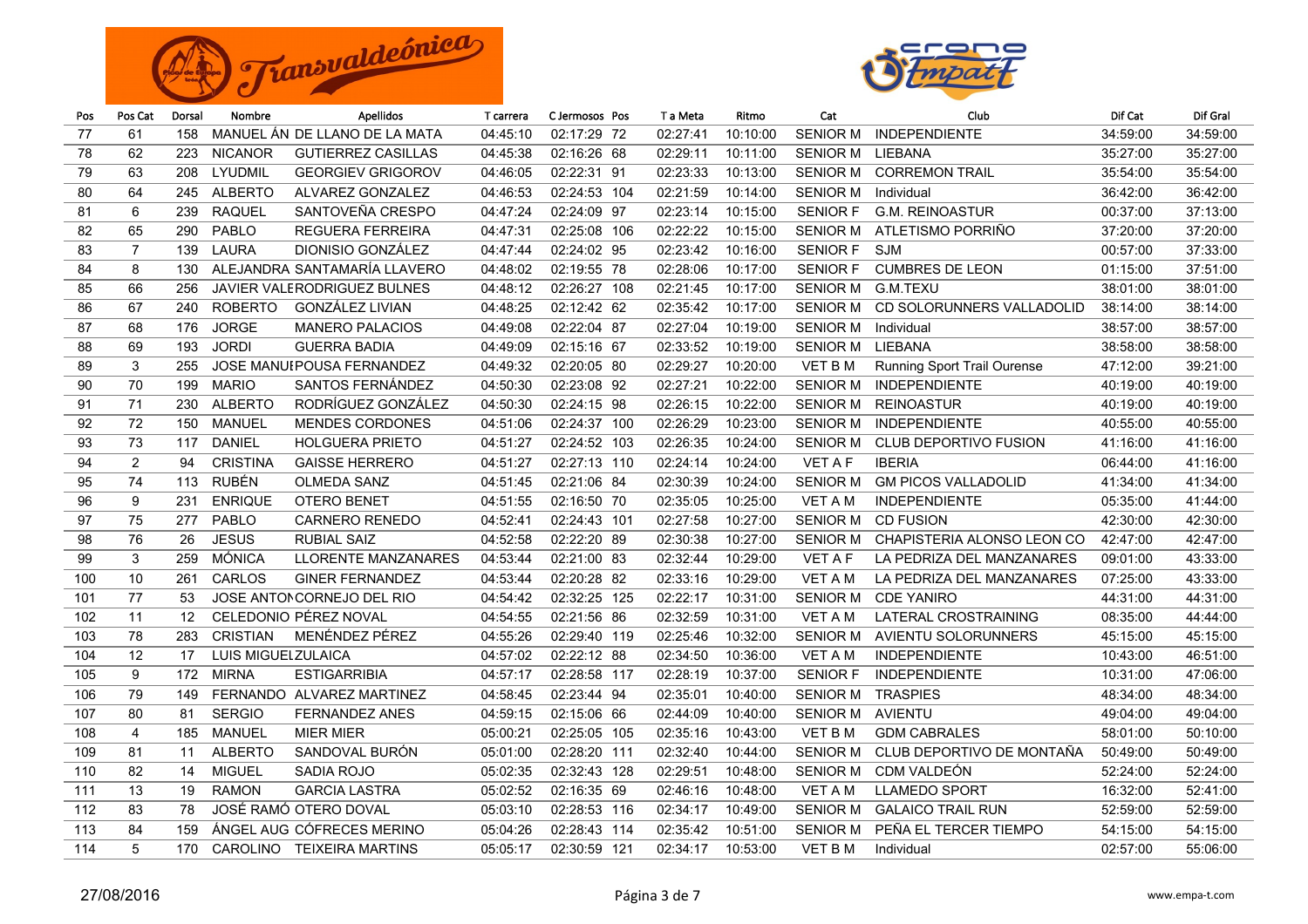



| Pos | Pos Cat        | Dorsal | Nombre          | <b>Apellidos</b>               | T carrera | C Jermosos Pos |     | T a Meta | Ritmo    | Cat             | Club                       | Dif Cat  | Dif Gral |
|-----|----------------|--------|-----------------|--------------------------------|-----------|----------------|-----|----------|----------|-----------------|----------------------------|----------|----------|
| 115 | 6              | 274    | FERNANDO DIAZ   |                                | 05:07:26  | 02:29:30 118   |     | 02:37:55 | 10:58:00 | <b>VET B M</b>  | <b>INDEPENDIENTE</b>       | 05:06:00 | 57:15:00 |
| 116 | 85             | 146    | <b>EMILIO</b>   | <b>CRESPO GUTIERREZ</b>        | 05:07:35  | 02:32:08       | 124 | 02:35:27 | 10:58:00 | <b>SENIOR M</b> | <b>INDEPENDIENTE</b>       | 57:24:00 | 57:24:00 |
| 117 | 14             | 219    | <b>JESUS</b>    | <b>OBLANCA SANCHEZ</b>         | 05:08:02  | 02:33:41 134   |     | 02:34:21 | 10:59:00 | VET A M         | <b>ALE</b>                 | 21:43:00 | 57:51:00 |
| 118 | 86             | 124    |                 | FRANCISCO GONZALEZ LÓPEZ       | 05:09:44  | 02:07:26 44    |     | 03:02:17 | 11:03:00 | <b>SENIOR M</b> | <b>SOLORUNNERS</b>         | 59:33:00 | 59:33:00 |
| 119 | 87             | 120    | ANDRÉS          | NORIEGA GÓMEZ                  | 05:09:51  | 02:24:07 96    |     | 02:45:43 | 11:03:00 | <b>SENIOR M</b> | Individual                 | 59:40:00 | 59:40:00 |
| 120 | $\overline{7}$ | 194    |                 | HIGINO JAVI ROMO ESPESO        | 05:10:57  | 02:30:01 120   |     | 02:40:55 | 11:05:00 | <b>VET BM</b>   | LA ESCALERILLA             | 08:37:00 | 00:46:00 |
| 121 | 8              | 250    | <b>JULIÁN</b>   | RODRÍGUEZ ASENSIO              | 05:11:23  | 02:28:41 113   |     | 02:42:41 | 11:07:00 | <b>VET B M</b>  | <b>ALTO SIL</b>            | 09:03:00 | 01:12:00 |
| 122 | 88             | 108    |                 | ALEJANDRO GARCÍA ÁLAVAREZ      | 05:12:14  | 02:45:57 159   |     | 02:26:17 | 11:08:00 | <b>SENIOR M</b> | <b>INDEPENDIENTE</b>       | 02:03:00 | 02:03:00 |
| 123 | 89             | 307    | <b>DAVID</b>    | <b>IGLESIAS FERNÁNDEZ</b>      | 05:12:38  | 02:31:34       | 122 | 02:41:03 | 11:09:00 | <b>SENIOR M</b> | <b>LANGREO TRAIL TEAM</b>  | 02:27:00 | 02:27:00 |
| 124 | 90             | 43     | <b>ROBERTO</b>  | NEGRO LOPEZ                    | 05:12:54  | 02:32:49       | 131 | 02:40:04 | 11:10:00 | <b>SENIOR M</b> | Individual                 | 02:43:00 | 02:43:00 |
| 125 | 15             | 212    | <b>JANDRI</b>   | <b>MATEOS</b>                  | 05:14:02  | 02:39:04       | 137 | 02:34:57 | 11:12:00 | <b>VET A M</b>  | Individual                 | 27:42:00 | 03:51:00 |
| 126 | 91             | 247    |                 | LUIS MIGUELFRANCO VILLADANGOS  | 05:15:32  | 02:36:32       | 136 | 02:39:00 | 11:15:00 | <b>SENIOR M</b> | <b>INDEPENDIENTE</b>       | 05:21:00 | 05:21:00 |
| 127 | 92             | 305    | <b>MIGUEL</b>   | PLAZA VALLINA                  | 05:16:52  | 02:28:39       | 112 | 02:48:12 | 11:18:00 | <b>SENIOR M</b> | <b>GRUPO COVADONGA</b>     | 06:41:00 | 06:41:00 |
| 128 | 93             | 84     | <b>CESAR</b>    | <b>SANCHEZ FERNANDEZ</b>       | 05:19:01  | 02:32:44       | 129 | 02:46:16 | 11:23:00 | <b>SENIOR M</b> | Individual                 | 08:50:00 | 08:50:00 |
| 129 | 94             | 132    |                 | <b>JUAN CARLCPRIETO PRIETO</b> | 05:19:02  | 02:32:54 132   |     | 02:46:08 | 11:23:00 | <b>SENIOR M</b> | PICO GILBO                 | 08:51:00 | 08:51:00 |
| 130 | 95             | 234    |                 | JOSE MIGUEREDONDO ROBLEDO      | 05:19:57  | 02:40:52 141   |     | 02:39:05 | 11:25:00 | <b>SENIOR M</b> | <b>GM PICU PIENZU</b>      | 09:46:00 | 09:46:00 |
| 131 | 96             | 190    | <b>JAIME</b>    | <b>DIEZ AREAN</b>              | 05:19:58  | 02:48:05 209   |     |          | 11:25:00 | <b>SENIOR M</b> | MONTAÑITOS                 | 09:47:00 | 09:47:00 |
| 132 | 97             | 214    | <b>JULIAN</b>   | <b>LOZANO HERNANDEZ</b>        | 05:20:58  | 02:31:44 123   |     | 02:49:14 | 11:27:00 | <b>SENIOR M</b> | Individual                 | 10:47:00 | 10:47:00 |
| 133 | $\overline{4}$ | 156    | <b>PATRICIA</b> | <b>AGUADO MORI</b>             | 05:21:06  | 02:33:17 133   |     | 02:47:48 | 11:27:00 | <b>VET A F</b>  | E.M. REINO ASTUR           | 36:22:00 | 10:55:00 |
| 134 | 16             | 161    | <b>MARIANO</b>  | GONZÁLEZ GOZALO                | 05:22:08  | 02:41:41 144   |     | 02:40:27 | 11:29:00 | <b>VET A M</b>  | <b>INDEPENDIENTE</b>       | 35:48:00 | 11:57:00 |
| 135 | 98             | 181    | <b>JESUS</b>    | <b>VAZQUEZ MOREIRA</b>         | 05:22:33  | 02:44:42 152   |     | 02:37:51 | 11:31:00 | <b>SENIOR M</b> | Individual                 | 12:22:00 | 12:22:00 |
| 136 | $\sqrt{5}$     | 303    | <b>GLORIA</b>   | <b>VELILLA ABAD</b>            | 05:22:35  | 02:45:10 154   |     | 02:37:25 | 11:30:00 | <b>VET A F</b>  | AVIENTU-SOLORUNNERS        | 37:52:00 | 12:24:00 |
| 137 | 17             | 121    | <b>RICARDO</b>  | <b>ARIAS WASSELLE</b>          | 05:23:51  | 02:39:04       | 138 | 02:44:47 | 11:33:00 | <b>VET A M</b>  | DEPORTES ML BLACK          | 37:31:00 | 13:40:00 |
| 138 | 99             | 106    | <b>JORGE</b>    | <b>CANCIO FERNANDEZ</b>        | 05:24:57  | 02:32:44       | 130 | 02:52:12 | 11:36:00 | <b>SENIOR M</b> | Individual                 | 14:46:00 | 14:46:00 |
| 139 | 100            | 174    | CARLOS          | <b>MORAN ALVAREZ</b>           | 05:26:09  | 02:54:00       | 177 | 02:32:09 | 11:38:00 | <b>SENIOR M</b> | <b>LOS REJOS</b>           | 15:58:00 | 15:58:00 |
| 140 | 101            | 25     | <b>BORJA</b>    | <b>GUTIERREZ CORRAL</b>        | 05:26:27  | 02:28:47 115   |     | 02:57:40 | 11:39:00 | <b>SENIOR M</b> | C.E. NO TE PARES           | 16:16:00 | 16:16:00 |
| 141 | 102            | 47     |                 | FERNANDO ROBERTO GARCIA        | 05:26:52  | 02:32:38       | 127 | 02:54:14 | 11:40:00 | <b>SENIOR M</b> | <b>INDEPENDIENTE</b>       | 16:41:00 | 16:41:00 |
| 142 | 103            | 75     | <b>OSCAR</b>    | ARRIBAS HORTIGÜELA             | 05:28:17  | 02:25:57       | 107 | 03:02:19 | 11:43:00 | <b>SENIOR M</b> | <b>MODUBEOS</b>            | 18:06:00 | 18:06:00 |
| 143 | 104            | 196    |                 | JOSÉ CARLCGERBOLÉS RODRÍGUEZ   | 05:29:45  | 02:51:00 175   |     | 02:38:45 | 11:46:00 | <b>SENIOR M</b> | CLUB ATLETISMO ARROYO      | 19:34:00 | 19:34:00 |
| 144 | 105            | 296    | <b>DAVID</b>    | RODRIGUEZ GONZALEZ             | 05:31:31  | 02:45:11       | 155 | 02:46:20 | 11:50:00 | <b>SENIOR M</b> | <b>INDEPENDIENTE</b>       | 21:20:00 | 21:20:00 |
| 145 | 18             | 50     |                 | <b>JOSE ANTOMMAYO JUSTEL</b>   | 05:31:43  | 02:45:56 158   |     | 02:45:47 | 11:50:00 | <b>VET A M</b>  | <b>CLUB RECREO RUNNING</b> | 45:24:00 | 21:32:00 |
| 146 | 19             | 264    |                 | <b>JOSE ALFREVAZQUEZ LOPEZ</b> | 05:32:40  | 02:43:31 147   |     | 02:49:09 | 11:52:00 | <b>VET A M</b>  | <b>INDEPENDIENTE</b>       | 46:20:00 | 22:29:00 |
| 147 | 106            | 54     |                 | LUIS ANGEL RODRIGUEZ GARCIA    | 05:32:55  | 02:32:27 126   |     | 03:00:28 | 11:53:00 | <b>SENIOR M</b> | Individual                 | 22:44:00 | 22:44:00 |
| 148 | 107            | 169    |                 | <b>JOSE ANGELCASTRO MIGUEL</b> | 05:33:22  | 02:33:55 135   |     | 02:59:26 | 11:54:00 | <b>SENIOR M</b> | <b>SALAMANCA TRAIL</b>     | 23:11:00 | 23:11:00 |
| 149 | 20             | 281    | MANUEL          | PRADO GONZALEZ                 | 05:33:38  | 02:41:03 142   |     | 02:52:35 | 11:54:00 | <b>VET A M</b>  | Individual                 | 47:18:00 | 23:27:00 |
| 150 | 10             | 213    |                 | VERONICA PEREZ MORENO          | 05:35:01  | 02:50:16 170   |     | 02:44:45 | 11:57:00 | <b>SENIOR F</b> | <b>LEON CORRE</b>          | 48:15:00 | 24:50:00 |
| 151 | 108            | 76     |                 | CARLOS AN GARCIA GARCIA        | 05:35:02  | 02:44:40       | 150 | 02:50:21 | 11:57:00 | <b>SENIOR M</b> | <b>GANERANTZ</b>           | 24:51:00 | 24:51:00 |
| 152 | 109            | 35     |                 | CELESTINO OVEJA VILLAFAÑE      | 05:35:03  | 02:23:40 93    |     | 03:11:23 | 11:57:00 | <b>SENIOR M</b> | <b>HECTAREA TRAIL</b>      | 24:51:00 | 24:51:00 |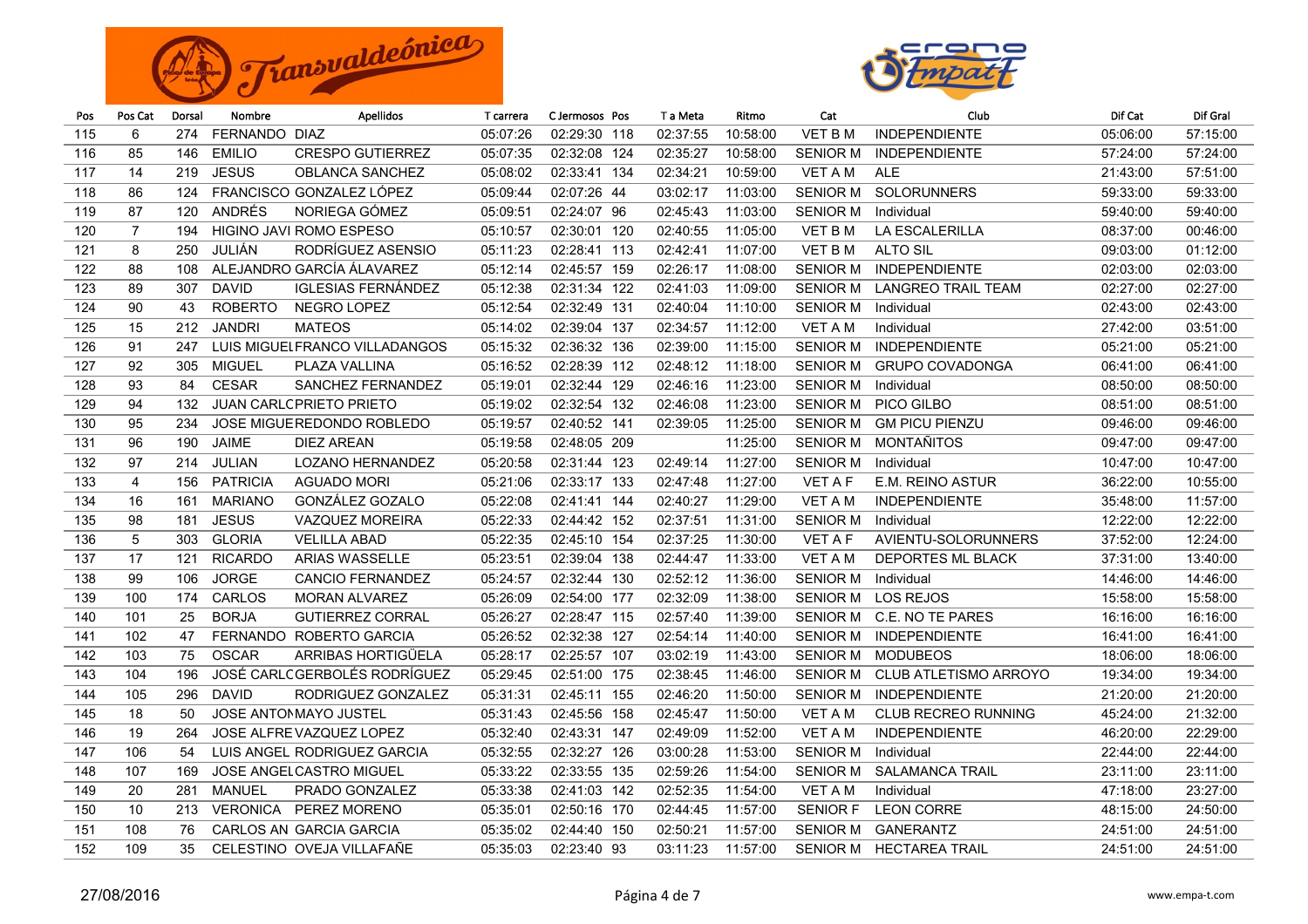



| Pos | Pos Cat        | Dorsal | Nombre          | <b>Apellidos</b>                  | T carrera | C Jermosos Pos |     | T a Meta | Ritmo    | Cat             | Club                         | Dif Cat  | Dif Gral |
|-----|----------------|--------|-----------------|-----------------------------------|-----------|----------------|-----|----------|----------|-----------------|------------------------------|----------|----------|
| 153 | 110            | 153    | <b>ESTEFAN</b>  | <b>DOSAL GARCIA</b>               | 05:35:22  | 02:44:54 153   |     | 02:50:27 | 11:58:00 | <b>SENIOR M</b> | PICOS XTREME SPORT           | 25:11:00 | 25:11:00 |
| 154 | 21             | 258    |                 | MIGUEL ÁNGJIMÉNEZ HERNÁNDEZ       | 05:35:23  | 02:39:07       | 139 | 02:56:16 | 11:58:00 | <b>VET A M</b>  | LA PEDRIZA DEL MANZANARES    | 49:03:00 | 25:12:00 |
| 155 | 22             | 306    | <b>JORGE</b>    | <b>CANTELI MONTES</b>             | 05:37:16  | 02:39:38       | 140 | 02:57:38 | 12:02:00 | <b>VET A M</b>  | <b>LANGREO TRAIL TEAM</b>    | 50:56:00 | 27:05:00 |
| 156 | 111            | 90     | LUIS GUILL      | ALVAREZ SUAREZ                    | 05:37:52  | 02:42:15 145   |     | 02:55:37 | 12:03:00 | <b>SENIOR M</b> | <b>LEONCORRE</b>             | 27:41:00 | 27:41:00 |
| 157 | 112            | 243    | <b>RODRIGO</b>  | <b>GARCÍA SEGURADO</b>            | 05:37:53  | 02:44:35       | 149 | 02:53:18 | 12:03:00 | <b>SENIOR M</b> | Individual                   | 27:42:00 | 27:42:00 |
| 158 | 113            | 103    | <b>JUAN</b>     | DE DIOS MELCON                    | 05:37:53  | 02:43:44       | 148 | 02:54:08 | 12:03:00 | <b>SENIOR M</b> | CD DE MONTAÑA YORDAS         | 27:42:00 | 27:42:00 |
| 159 | 114            | 85     |                 | JOSE MARIA FELIZ DE VARGAS PEREDA | 05:40:42  | 02:46:42 161   |     | 02:53:59 | 12:10:00 | <b>SENIOR M</b> | SOLORUNNERS VALLADOLID       | 30:31:00 | 30:31:00 |
| 160 | 115            | 40     | <b>JAVIER</b>   | SILVEIRA GAITERO                  | 05:40:42  | 02:44:40 151   |     | 02:56:02 | 12:09:00 | <b>SENIOR M</b> | <b>CLUB DEPORTIVO FUSION</b> | 30:31:00 | 30:31:00 |
| 161 | 116            | 206    | <b>JULIO</b>    | <b>BALLESTEROS RIVERA</b>         | 05:42:02  | 02:50:26       | 173 | 02:51:35 | 12:12:00 | <b>SENIOR M</b> | <b>CLUB DEPORTIVO FUSION</b> | 31:51:00 | 31:51:00 |
| 162 | 117            | 157    | <b>DAVID</b>    | MARTÍNEZ NICOLÁS                  | 05:42:41  | 02:57:06       | 188 | 02:45:35 | 12:14:00 | <b>SENIOR M</b> | <b>INDEPENDIENTE</b>         | 32:30:00 | 32:30:00 |
| 163 | 118            | 137    | <b>NOEL</b>     | <b>VEGA BLANCO</b>                | 05:43:40  | 02:43:06       | 146 | 03:00:34 | 12:16:00 | <b>SENIOR M</b> | Individual                   | 33:29:00 | 33:29:00 |
| 164 | 119            | 112    | <b>HECTOR</b>   | <b>GARCIA GARCIA</b>              | 05:46:24  | 03:00:23       | 195 | 02:46:01 | 12:22:00 | <b>SENIOR M</b> | Individual                   | 36:13:00 | 36:13:00 |
| 165 | 23             | 18     | <b>RAFAEL</b>   | <b>SAN MARTIN TROULE</b>          | 05:48:16  | 02:49:59       | 169 | 02:58:17 | 12:26:00 | VET A M         | <b>INDEPENDIENTE</b>         | 01:57:00 | 38:05:00 |
| 166 | 120            | 167    | <b>IÑIGO</b>    | <b>FERNANDEZ SALEGUI</b>          | 05:48:51  | 02:45:59       | 160 | 03:02:52 | 12:27:00 | <b>SENIOR M</b> | Individual                   | 38:40:00 | 38:40:00 |
| 167 | 121            | 144    | <b>CESAR</b>    | <b>SERRANO RIVERO</b>             | 05:48:52  | 02:47:57       | 163 | 03:00:55 | 12:27:00 | <b>SENIOR M</b> | Individual                   | 38:41:00 | 38:41:00 |
| 168 | 122            | 97     |                 | MIGUEL ANGFERNANDEZ LAVANDERA     | 05:49:10  | 02:49:01       | 168 | 03:00:09 | 12:27:00 | <b>SENIOR M</b> | <b>AVIENTU SOLORUNNERS</b>   | 38:59:00 | 38:59:00 |
| 169 | 123            | 87     | <b>RODRIGO</b>  | <b>DIEZ</b>                       | 05:50:51  | 02:47:49       | 162 | 03:03:01 | 12:31:00 | <b>SENIOR M</b> | <b>INDEPENDIENTE</b>         | 40:40:00 | 40:40:00 |
| 170 | 24             | 74     | <b>JAVIER</b>   | <b>CARTELLE CUDILLEIRO</b>        | 05:52:13  | 02:52:15 176   |     | 02:59:58 | 12:34:00 | <b>VET A M</b>  | BESTARRUZA TRINITY TRAIL     | 05:54:00 | 42:02:00 |
| 171 | 6              | 191    | ARANZAZU        | GARCIA ACUÑA                      | 05:52:37  | 02:56:50 186   |     | 02:55:47 | 12:35:00 | <b>VET A F</b>  | <b>G.M. LA ACEBEDA</b>       | 07:54:00 | 42:26:00 |
| 172 | 124            | 142    | <b>JAIME</b>    | <b>GARCIA PUENTE</b>              | 05:55:00  | 02:41:27 143   |     | 03:13:32 | 12:40:00 | <b>SENIOR M</b> | <b>LOS REJOS</b>             | 44:48:00 | 44:48:00 |
| 173 | 125            | 195    |                 | ANTONIO JO PRIETO MEJÍAS          | 05:57:03  | 02:50:20 171   |     | 03:06:42 | 12:44:00 | <b>SENIOR M</b> | <b>CLUB ATLETISMO ARROYO</b> | 46:52:00 | 46:52:00 |
| 174 | 126            | 127    | <b>JAVIER</b>   | <b>BELTRAN FERREIRA</b>           | 05:57:23  | 02:58:13 192   |     | 02:59:10 | 12:45:00 | <b>SENIOR M</b> | <b>INDEPENDIENTE</b>         | 47:12:00 | 47:12:00 |
| 175 | 127            | 192    |                 | <b>JOSE ANDRECASADO FERNANDEZ</b> | 05:57:54  | 02:57:17 189   |     | 03:00:37 | 12:46:00 | <b>SENIOR M</b> | <b>TRAIL RUN SPORT TORO</b>  | 47:43:00 | 47:43:00 |
| 176 | 9              | 278    | <b>JESUS</b>    | DOSAL PRADO                       | 06:00:48  | 02:55:46       | 184 | 03:05:01 | 12:52:00 | VET B M         | Individual                   | 58:28:00 | 50:37:00 |
| 177 | 128            | 265    | <b>EDUARDO</b>  | <b>ALONSO RECIO</b>               | 06:00:48  | 02:48:59       | 167 | 03:11:49 | 12:52:00 | <b>SENIOR M</b> | Individual                   | 50:37:00 | 50:37:00 |
| 178 | 10             | 257    |                 | <b>FRANCISCO LEBRATO MARTINEZ</b> | 06:02:16  | 03:01:06       | 198 | 03:01:09 | 12:55:00 | VET B M         | Individual                   | 59:56:00 | 52:05:00 |
| 179 | 129            | 141    | <b>ARTURO</b>   | <b>GONZALEZ DE FUENTES</b>        | 06:02:23  | 02:57:25       | 190 | 03:04:58 | 12:56:00 | <b>SENIOR M</b> | PUCELA-TRAIL-TEAM            | 52:12:00 | 52:12:00 |
| 180 | 11             | 173    | <b>RAQUEL</b>   | <b>SANTOS PRIETO</b>              | 06:02:37  | 02:54:03       | 178 | 03:08:33 | 12:56:00 | <b>SENIOR F</b> | <b>LOS REJOS</b>             | 15:50:00 | 52:26:00 |
| 181 | 130            | 126    | <b>DIEGO</b>    | BERMUDEZ REMUIÑAN                 | 06:02:49  | 02:45:53       | 157 | 03:16:56 | 12:57:00 | <b>SENIOR M</b> | Individual                   | 52:38:00 | 52:38:00 |
| 182 | 131            | 16     | <b>ROBERTO</b>  | <b>QUESADA PATO</b>               | 06:03:23  | 02:48:27       | 164 | 03:14:55 | 12:58:00 | <b>SENIOR M</b> | <b>INDEPENDIENTE</b>         | 53:12:00 | 53:12:00 |
| 183 | 132            | 27     | <b>ALBERTO</b>  | <b>ALVAREZ CUEVAS</b>             | 06:05:53  | 02:58:06       | 191 | 03:07:47 | 13:03:00 | <b>SENIOR M</b> | Individual                   | 55:42:00 | 55:42:00 |
| 184 | 133            | 186    | <b>RUBEN</b>    | DEL POZO GONZALEZ                 | 06:06:03  | 02:59:07 194   |     | 03:06:55 | 13:03:00 | <b>SENIOR M</b> | <b>INDEPENDIENTE</b>         | 55:52:00 | 55:52:00 |
| 185 | 134            | 251    | <b>MARCOS</b>   | <b>GARCÍA CALLEJA</b>             | 06:07:38  | 02:56:56 187   |     | 03:10:42 | 13:07:00 | <b>SENIOR M</b> | <b>G.M. REINOASTUR</b>       | 57:27:00 | 57:27:00 |
| 186 | 135            | 179    |                 | ALEJANDRO BLANCO DE CASO          | 06:10:48  | 02:54:55 181   |     | 03:15:52 | 13:14:00 | <b>SENIOR M</b> | <b>INDEPENDIENTE</b>         | 00:37:00 | 00:37:00 |
| 187 | 136            | 205    | <b>ADOLFO</b>   | <b>RIVERO TASCON</b>              | 06:10:48  | 02:54:42 179   |     | 03:16:06 | 13:14:00 | <b>SENIOR M</b> | <b>INDEPENDIENTE</b>         | 00:37:00 | 00:37:00 |
| 188 | $\overline{1}$ | 260    | <b>ESTRELLA</b> | <b>ALONSO FIERRO</b>              | 06:11:01  | 02:58:56       | 193 | 03:12:05 | 13:14:00 | <b>VET B F</b>  | <b>INDEPENDIENTE</b>         | 00:00:00 | 00:50:00 |
| 189 | 137            | 116    |                 | JUAN ANTONPARDAL CARNERO          | 06:12:50  | 03:04:12 201   |     | 03:08:37 | 13:18:00 | <b>SENIOR M</b> | <b>CLUB DEPORTIVO FUSION</b> | 02:39:00 | 02:39:00 |
| 190 | 25             | 272    |                 | MIGUEL ANGPEINADOR CURIEL         | 06:13:14  | 02:56:48 185   |     | 03:16:25 | 13:19:00 | VET A M         | <b>VIDITINAS LEONCORRE</b>   | 26:54:00 | 03:03:00 |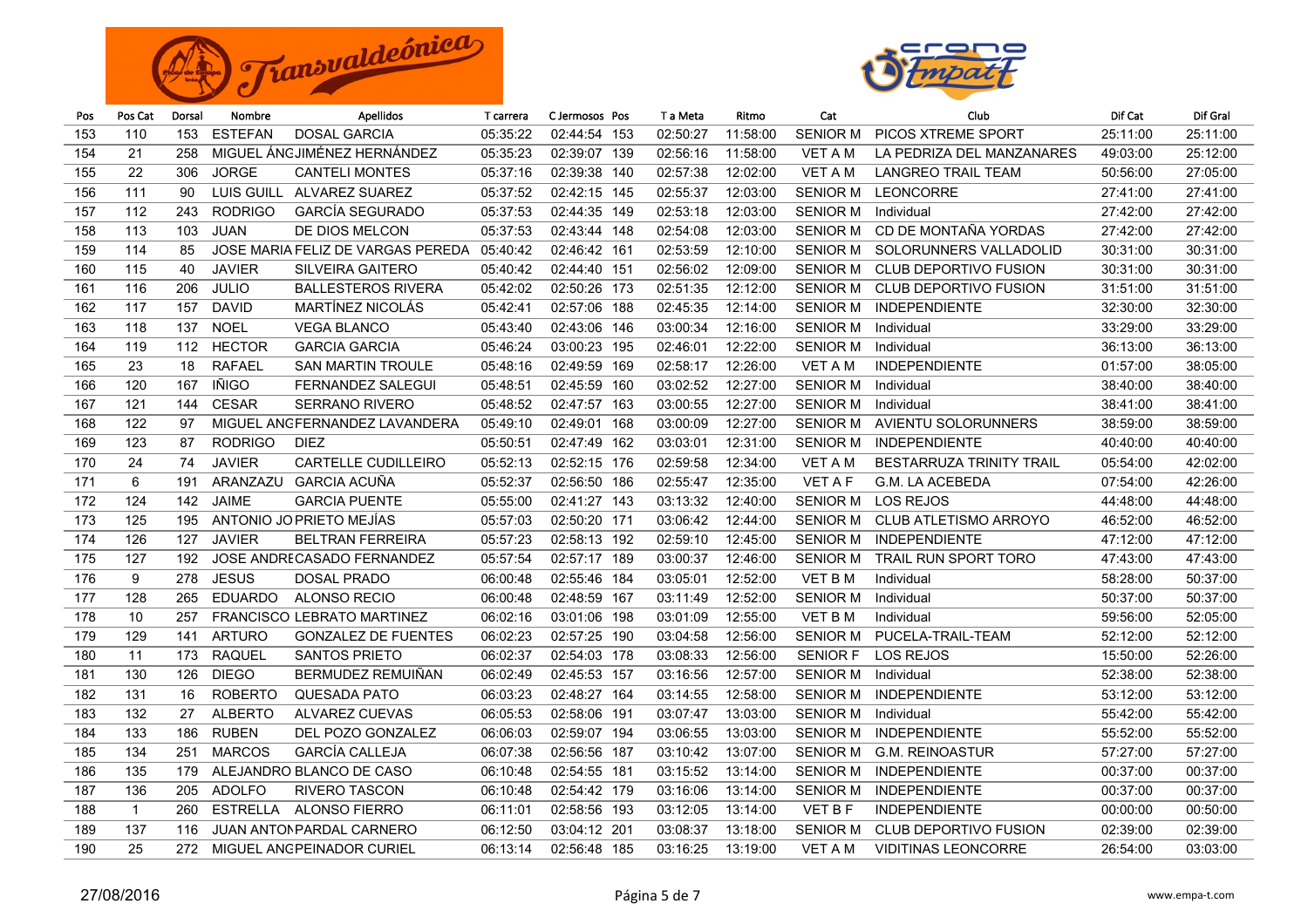



| Pos | Pos Cat           | Dorsal | Nombre          | Apellidos                        | T carrera | C Jermosos Pos | T a Meta | Ritmo    | Cat             | Club                                 | Dif Cat  | Dif Gral |
|-----|-------------------|--------|-----------------|----------------------------------|-----------|----------------|----------|----------|-----------------|--------------------------------------|----------|----------|
| 191 | 138               | 46     | <b>IVÁN</b>     | CAMPOS DE CELA                   | 06:13:15  | 02:55:45 183   | 03:17:30 | 13:19:00 | <b>SENIOR M</b> | <b>LEON CORRE</b>                    | 03:04:00 | 03:04:00 |
| 192 | 139               | 45     | <b>JAIME</b>    | <b>MARTINEZ TASCON</b>           | 06:13:47  | 02:50:22 172   | 03:23:25 | 13:20:00 | <b>SENIOR M</b> | <b>BUFFALO RUNNERS</b>               | 03:36:00 | 03:36:00 |
| 193 | 140               | 207    | <b>GABRIEL</b>  | <b>CAMPO SADIA</b>               | 06:14:36  | 03:03:34 200   | 03:11:01 | 13:22:00 |                 | SENIOR M INDEPENDIENTE               | 04:25:00 | 04:25:00 |
| 194 | 141               | 99     |                 | JOSE LUIS ALVAREZ SANCHEZ        | 06:15:57  | 02:50:46 174   | 03:25:11 | 13:25:00 | <b>SENIOR M</b> | C.D. DE MONTAÑA Y BTT BOÑAR          | 05:46:00 | 05:46:00 |
| 195 | 26                | 275    |                 | JESUS ALBE BLAZQUEZ SUAREZ       | 06:16:12  | 02:48:48 165   | 03:27:24 | 13:26:00 | VET A M         | Individual                           | 29:53:00 | 06:01:00 |
| 196 | 142               | 143    | <b>OSCAR</b>    | PACHO MARTINEZ                   | 06:18:03  | 03:17:43 207   | 03:00:20 | 13:29:00 | <b>SENIOR M</b> | CLUB MONTAÑA TELENO                  | 07:52:00 | 07:52:00 |
| 197 | 143               | 70     | <b>BORJA</b>    | DE LA CUESTA                     | 06:18:39  | 03:00:59 196   | 03:17:40 | 13:30:00 | <b>SENIOR M</b> | <b>INDEPENDIENTE</b>                 | 08:28:00 | 08:28:00 |
| 198 | 144               | 65     | TOMÁS           | DE LA CUESTA DE DIEGO            | 06:18:39  | 03:02:28 199   | 03:16:11 | 13:30:00 | <b>SENIOR M</b> | <b>INDEPENDIENTE</b>                 | 08:28:00 | 08:28:00 |
| 199 | $\overline{7}$    | 140    | MARISOL         | SÁEZ GARCÍA-CAMACHO              | 06:18:42  | 02:55:14 182   | 03:23:28 | 13:31:00 | <b>VET A F</b>  | AD PEGASO                            | 33:59:00 | 08:31:00 |
| 200 | 145               | 134    | <b>FELIPE</b>   | <b>BARRO CASAS</b>               | 06:18:48  | 02:54:51 180   | 03:23:57 | 13:31:00 | <b>SENIOR M</b> | BESTARRUZA TRINITY TRAIL             | 08:37:00 | 08:37:00 |
| 201 | 146               | 287    | LUIS            | ALBERCA ZABALLOS                 | 06:20:03  | 03:12:21 202   | 03:07:41 | 13:33:00 | <b>SENIOR M</b> | Individual                           | 09:52:00 | 09:52:00 |
| 202 | 147               | 77     | RUBÉN           | MUÑOZ GARCIA                     | 06:20:04  | 02:45:13 156   | 03:34:50 | 13:34:00 | <b>SENIOR M</b> | SALAMANCA RAIDS&TRAILS RU            | 09:53:00 | 09:53:00 |
| 203 | 148               | 128    | DAVID           | DE LA FUENTE BLANCO              | 06:20:22  | 02:48:57 166   | 03:31:25 | 13:34:00 | <b>SENIOR M</b> | CD SOLORUNNERS VALLADOLID            | 10:11:00 | 10:11:00 |
| 204 | 149               | 23     | <b>ALBERTO</b>  | SANTIAGO MARTIN                  | 06:23:28  | 03:17:30 206   | 03:05:57 | 13:41:00 | <b>SENIOR M</b> | AVIENTU SOLORUNNERS                  | 13:17:00 | 13:17:00 |
| 205 | 11                | 221    | <b>NICANOR</b>  | <b>FEO BLANCO</b>                | 06:27:35  | 03:01:00 197   | 03:26:34 | 13:50:00 | VET B M         | <b>CCDR RENFE</b>                    | 25:15:00 | 17:24:00 |
| 206 | 150               | 209    | ALFONSO         | <b>SANZ SANZ</b>                 | 06:29:35  | 03:16:35 205   | 03:13:00 | 13:54:00 | <b>SENIOR M</b> | <b>CD TROTAPINARES</b>               | 19:24:00 | 19:24:00 |
| 207 | 27                | 107    | ALFONSO         | <b>GARCIA CARTON</b>             | 06:42:00  | 03:13:20 203   | 03:28:39 | 14:21:00 | VET A M         | <b>KAMPAMENTO BASE</b>               | 55:40:00 | 31:49:00 |
| 208 | 151               | 101    | <b>OSCAR</b>    | <b>GONZALEZ LOPEZ</b>            | 06:43:21  | 03:16:30 204   | 03:26:51 | 14:23:00 | <b>SENIOR M</b> | INDEPENDIENTE                        | 33:10:00 | 33:10:00 |
| 209 | $12 \overline{ }$ | 96     | <b>RAQUEL</b>   | <b>ALVAREZ BULNES</b>            | 06:46:22  | 03:34:48 208   | 03:11:34 | 14:30:00 | <b>SENIOR F</b> | <b>INDEPENDIENTE</b>                 | 59:36:00 | 36:11:00 |
| ### | $\mathbf{0}$      | 38     | <b>NICHOLAS</b> | <b>BALK</b>                      |           |                |          |          | <b>SENIOR M</b> | <b>INDEPENDIENTE</b>                 |          |          |
| ### | $\mathbf{0}$      | 49     | <b>ANTONIO</b>  | RODRIGUEZ ALVAREZ                |           |                |          |          | <b>SENIOR M</b> |                                      |          |          |
| ### | $\mathbf{0}$      | 73     |                 | <b>GUILLERMO RUIZ SAN MIGUEL</b> |           |                |          |          |                 | SENIOR M TRIATLON CAMPOS DE CASTILLA |          |          |
| ### | $\mathbf{0}$      | 79     |                 | EDUARDOR RODRIGUEZ LANTARON      |           |                |          |          |                 | SENIOR M LA MILANA-REINOSA           |          |          |
| ### | $\mathbf{0}$      | 82     | PABLO           | DE LA HOZ TERNERO                |           |                |          |          |                 | SENIOR M DEPORTES ML BLACK           |          |          |
| ### | $\mathbf{0}$      | 91     | <b>OLVIDO</b>   | <b>ESTRADA MONTES</b>            |           |                |          |          | <b>VET A F</b>  | <b>AVIENTU SOLORUNNERS</b>           |          |          |
| ### | $\mathbf 0$       | 92     | <b>MIGUEL</b>   | <b>BERNARDO SARIEGO</b>          |           |                |          |          | <b>SENIOR M</b> | <b>BABIA INGENIERIA TRAIL</b>        |          |          |
| ### | $\mathbf 0$       | 110    | PABLO           | <b>VIEJO CARNICERO</b>           |           |                |          |          | <b>SENIOR M</b> | <b>INDEPENDIENTE</b>                 |          |          |
| ### | $\mathbf{0}$      | 125    | <b>JESÚS</b>    | <b>GILMARTIN PALAZUELOS</b>      |           |                |          |          | VET A M         | SOLORUNNERS VALLADOLID               |          |          |
| ### | $\mathbf 0$       | 133    | <b>HENAR</b>    | PEREZ GONZALEZ                   |           |                |          |          | <b>SENIOR F</b> | <b>INTERVAL</b>                      |          |          |
| ### | $\mathbf 0$       | 145    | <b>DAVID</b>    | ARGUELLES FERNANDEZ              |           |                |          |          | <b>SENIOR M</b> | <b>G.M. REINOASTUR</b>               |          |          |
| ### | $\mathbf{0}$      | 160    | <b>NOEL</b>     | <b>DIAZ RODRIGUEZ</b>            |           |                |          |          | <b>SENIOR M</b> | <b>G.M. REINOASTUR</b>               |          |          |
| ### | $\mathbf 0$       | 178    | ALVARO          | <b>BLANCO DE CASO</b>            |           |                |          |          | <b>SENIOR M</b> | <b>INDEPENDIENTE</b>                 |          |          |
| ### | $\mathbf{0}$      | 183    | PEPE            | <b>BUENAGA GARCÍA</b>            |           |                |          |          | VET A M         | <b>INDEPENDIENTE</b>                 |          |          |
| ### | $\mathbf{0}$      | 201    | <b>DAVID</b>    | RAPOSO CALERO                    |           |                |          |          | SENIOR M SJM    |                                      |          |          |
| ### | $\mathbf{0}$      | 224    | <b>ADRIAN</b>   | <b>GARCIA FERNANDEZ</b>          |           |                |          |          |                 | SENIOR M ALEJE TRAIL RUNNERS         |          |          |
| ### | $\mathbf{0}$      | 238    |                 | JOSÉ CARLCSANCHO MEDINA          |           |                |          |          |                 | SENIOR M SOLORUNNERS                 |          |          |
| ### | $\mathbf 0$       | 244    | ANGEL           | <b>ENTRERRIOS RODRIGUEZ</b>      |           |                |          |          |                 | SENIOR M G.M. LA PEÑA                |          |          |
| ### | $\Omega$          | 246    |                 | EDUARDO CASTIELLO FERNANDEZ      |           |                |          |          |                 | SENIOR M MTB RUNNERS LEON            |          |          |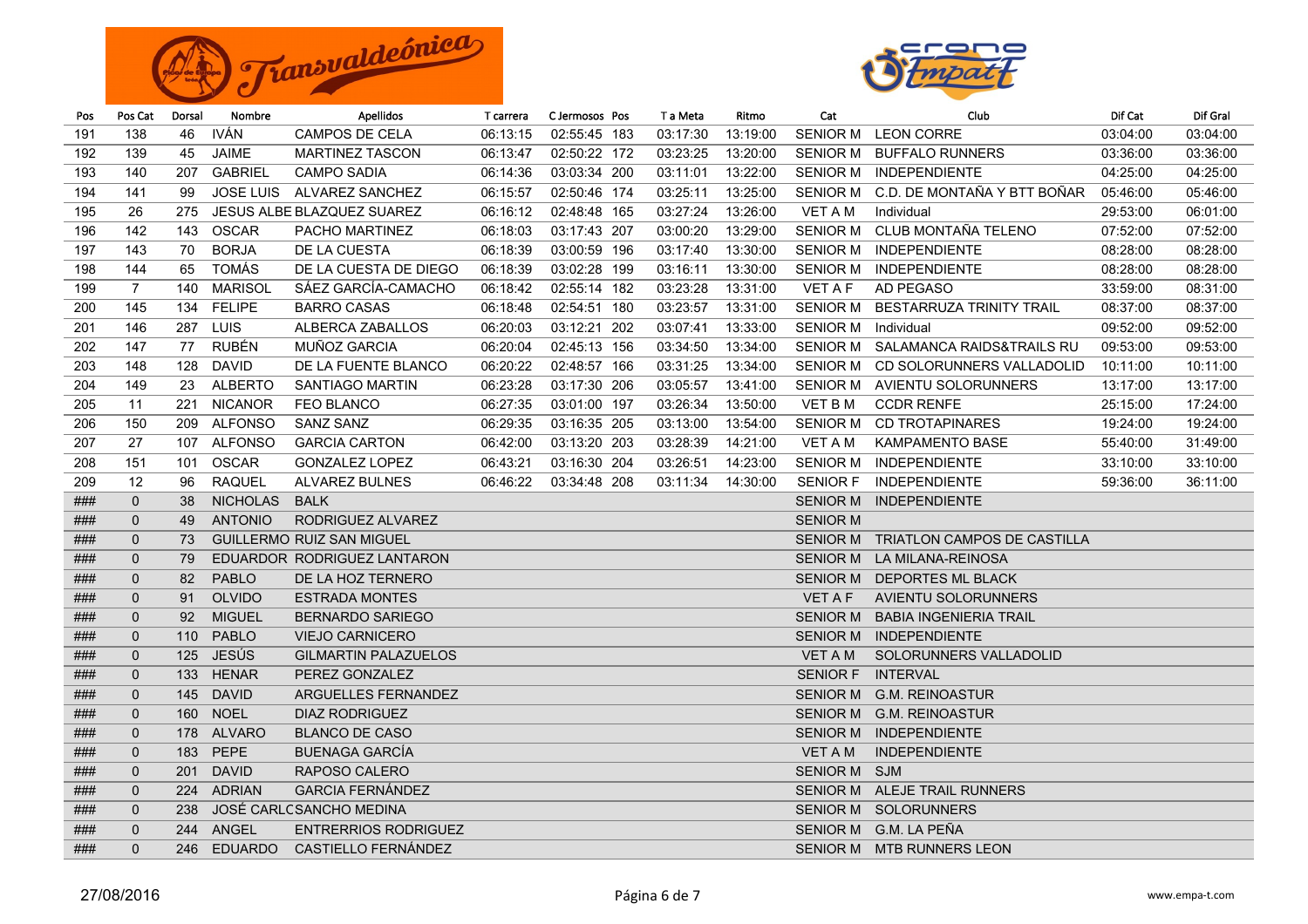



| Pos | Pos Cat | Dorsal | Nombre      | <b>Apellidos</b>               | T carrera | C Jermosos Pos | T a Meta | Ritmo | Cat             | Club                                   | Dif Cat | Dif Gral |
|-----|---------|--------|-------------|--------------------------------|-----------|----------------|----------|-------|-----------------|----------------------------------------|---------|----------|
| ### |         |        | 266 PACO    | GONZÁLEZ YUNTA                 |           |                |          |       | <b>VET A M</b>  | RIVAS EN MARCHA                        |         |          |
| ### |         | 267    | <b>IVAN</b> | FERNANDEZ HERNANDEZ            |           |                |          |       | <b>SENIOR M</b> |                                        |         |          |
| ### |         |        |             | 279 JOSE MANUIFERREIRA FELICES |           |                |          |       | VFT A M         | A.D.C. PUENTE SAN MIGUEL               |         |          |
| ### |         |        | 288 DAVID   | SADIA MENÉNDEZ                 |           |                |          |       |                 | SENIOR M AALOG 41 (EJERCITO DE TIERRA) |         |          |
| ### |         | 300    | ANA         | <b>GONZALEZ GARCIA</b>         |           |                |          |       | <b>SENIOR F</b> | <b>CORRIENDOXMORCIN</b>                |         |          |